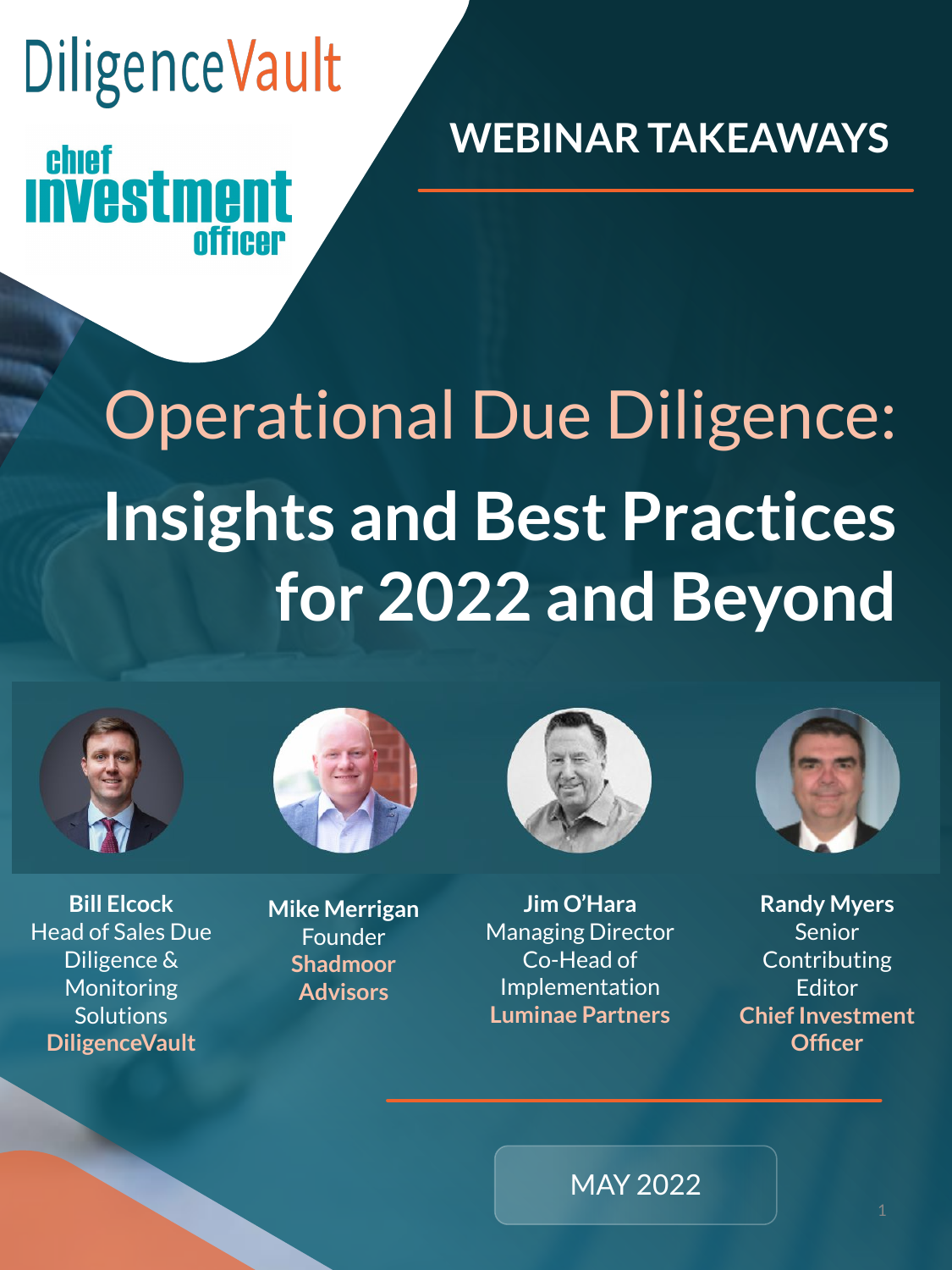- **The world may have opened up in 2022, but in person meetings for operational due diligence (ODD) teams remain limited. This is a result of the general adoption of a remote or hybrid model of work everywhere and creates challenges aligning schedules of both asset allocators and asset manager. The uncertainty around changes in travel regulations and restrictions varying from one country to another is also a reason why onsite due diligence meetings are currently taking place on a limited basis. (See Poll Response 1) 01**
- **The three areas of the ODD process that have changed the most as a result of limited onsite meetings are: 02**
	- **● Narrow ability to interview C-suite executives face to face, which results in the lack of proper understanding of their body language and mannerisms**
	- **● Access to confidential and proprietary information that is typically shared in person but now needs to be shared in a limited capacity through video conferencing platforms**
	- **● Inability to assess the office environment, resulting in the lack of information around the day-to-day activities, work culture, and overall security levels**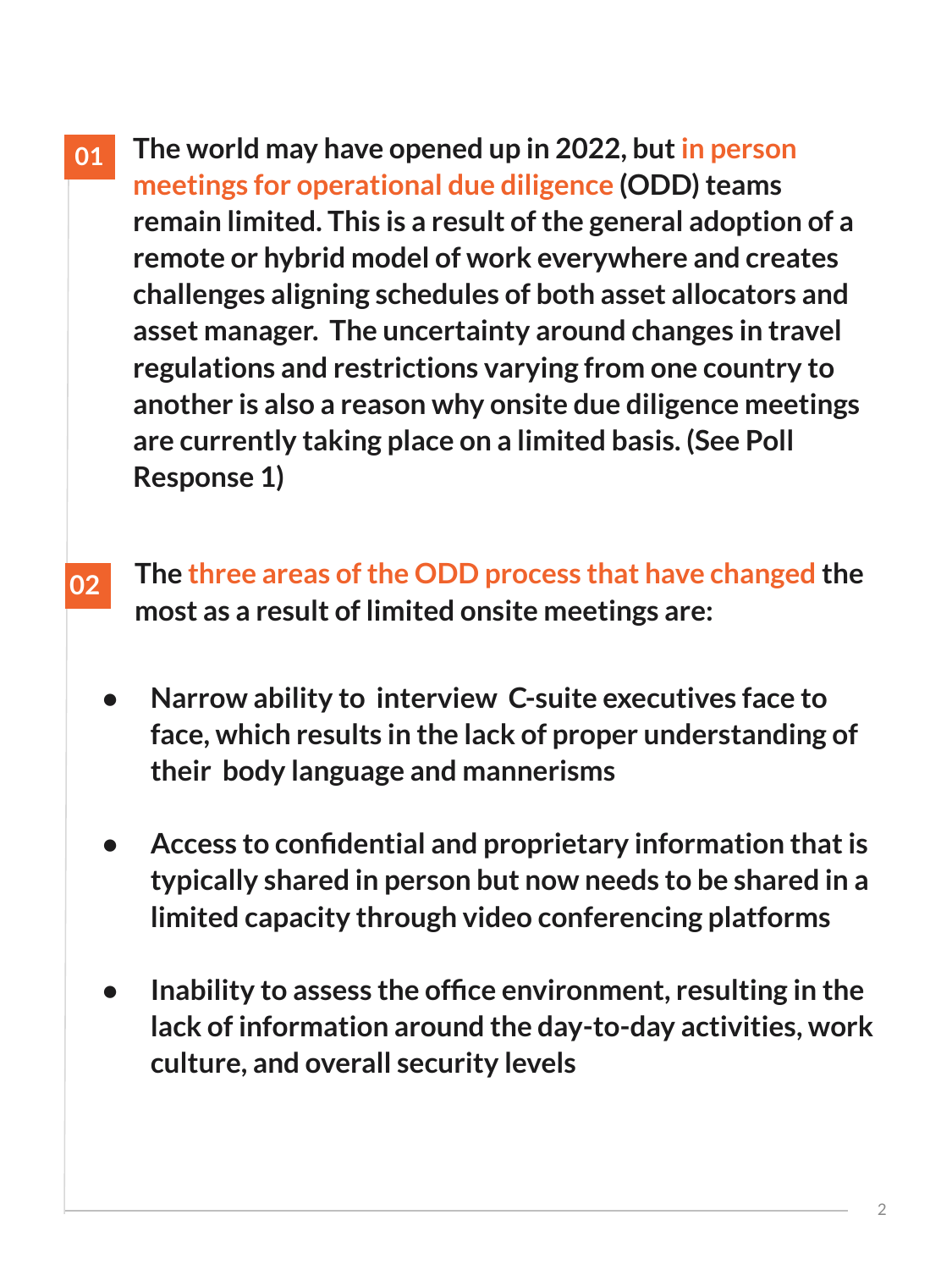- **Our poll indicates that it takes one to three months to complete an ODD review on a new manager. As risks continue to evolve, there are more areas for ODD teams to review and more subject matter experts are getting involved across cyber, ESG/DEI, compliance and other functional areas. This increase in the scope of the review, and the necessary data required to complete the review, places a burden on both asset allocators and asset managers. Often performing an ODD review on a smaller manager can be more efficient because roles and responsibilities are less 03**
	- **segregated, compared to larger managers, and these subject matter experts can cover multiple areas. (See Poll Response 2)**
- **The most prominent potential areas of improvement by asset managers identified during an ODD review process: 04**
	- **● Improper segregation of responsibilities by teams at smaller asset managers where responsibilities are shared. Examples includes teams where one person serves as both the CTO and COO, or a trader has risk compliance oversight too. As assets grow and the business scales, there should be a proper separation of those responsibilities**
	- **● Lack of monitoring of expert networks, and inconsistent personal trading policies**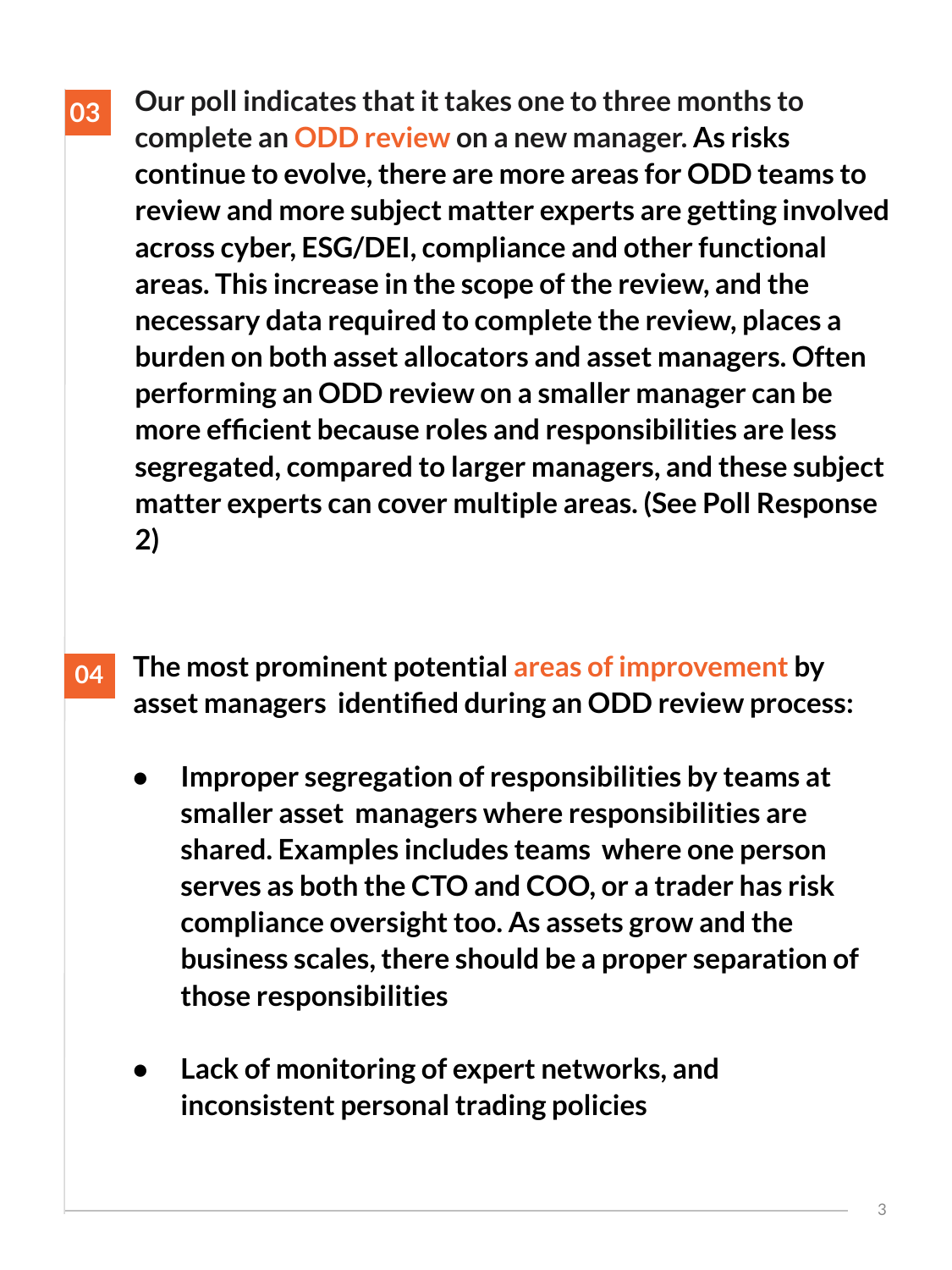- **● Vendor due diligence processes conducted by asset managers are not overly robust or formalized**
- **● Cybersecurity practices are inconsistent. Managers are expected to conduct network maintenance, vulnerability scans, penetration testing and phishing exercises on a regular basis but there is a disparity between managers in both policy and action taken.. Therefore, there is a certain lack of uniform cybersecurity practices across managers**
- **ESG and DEI are emerging and leading areas of focus for both asset allocators on their asset managers, as well as asset managers on their portfolio companies. Previously there were limited standards around ESG and DEI, but in the last few years the number of these standards have proliferated, but no standard has led the way in adoption yet. Showing progress towards improving ESG related areas has become important in not just ODD but also across investment, compliance and risk teams. 05**
- **There has been mixed adoption of industry standard due diligence questionnaires. From teams that use their own questionnaire template to teams that solely use an industry standard questionnaire template, the most common practice is a modified questionnaire that has a combination of bespoke questions and industry standard questions. (See Poll Response 3) 06**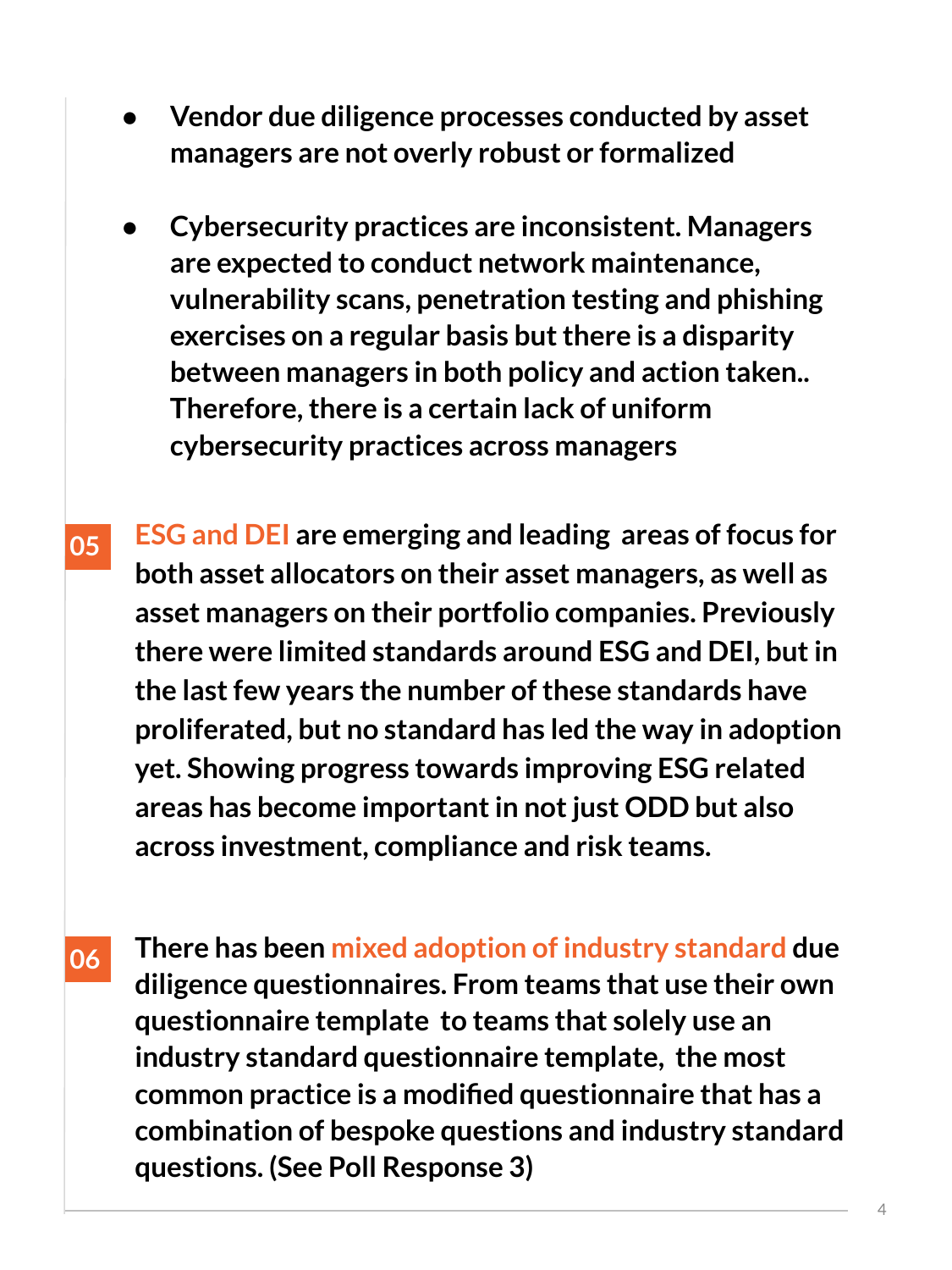**Technology has greatly impacted due diligence processes over the past few years. Technology has shifted a process that was driven by Word/Excel/Email to one that is less manually intensive and tedious, allowing ODD teams to focus more on the analysis of information and the** *why,*  **rather than the data collection process. From a cost benefit standpoint also, technology is helpful for big and small ODD teams alike. Asset managers today are also relying on technology to help them deal with the increased investor requests they receive. Going forward, many see technology, such as DiligenceVault, playing a bigger role in the due diligence process as it will continue to foster efficiency, collaboration and formalization of processes. The mindset is shifting from technology vs. headcount to technology complementing headcount. 07**

**The future of ODD will evolve as it continues to become a priority for organizations across asset classes. The number of ODD professionals continues to increase and it is a highly competitive job market. The ever changing geopolitical landscape, cyber risks and growing complexity of investment options will require more dedicated ODD resources. In terms of ODD reviews, the process will continue to change with the potential rise of the virtual asset manager, and limited onsite meetings and hybrid work environments will lead to smaller more focused ODD reviews, rather than one long session. Ultimately in our data driven world, data will play a key role in the ODD process. 08**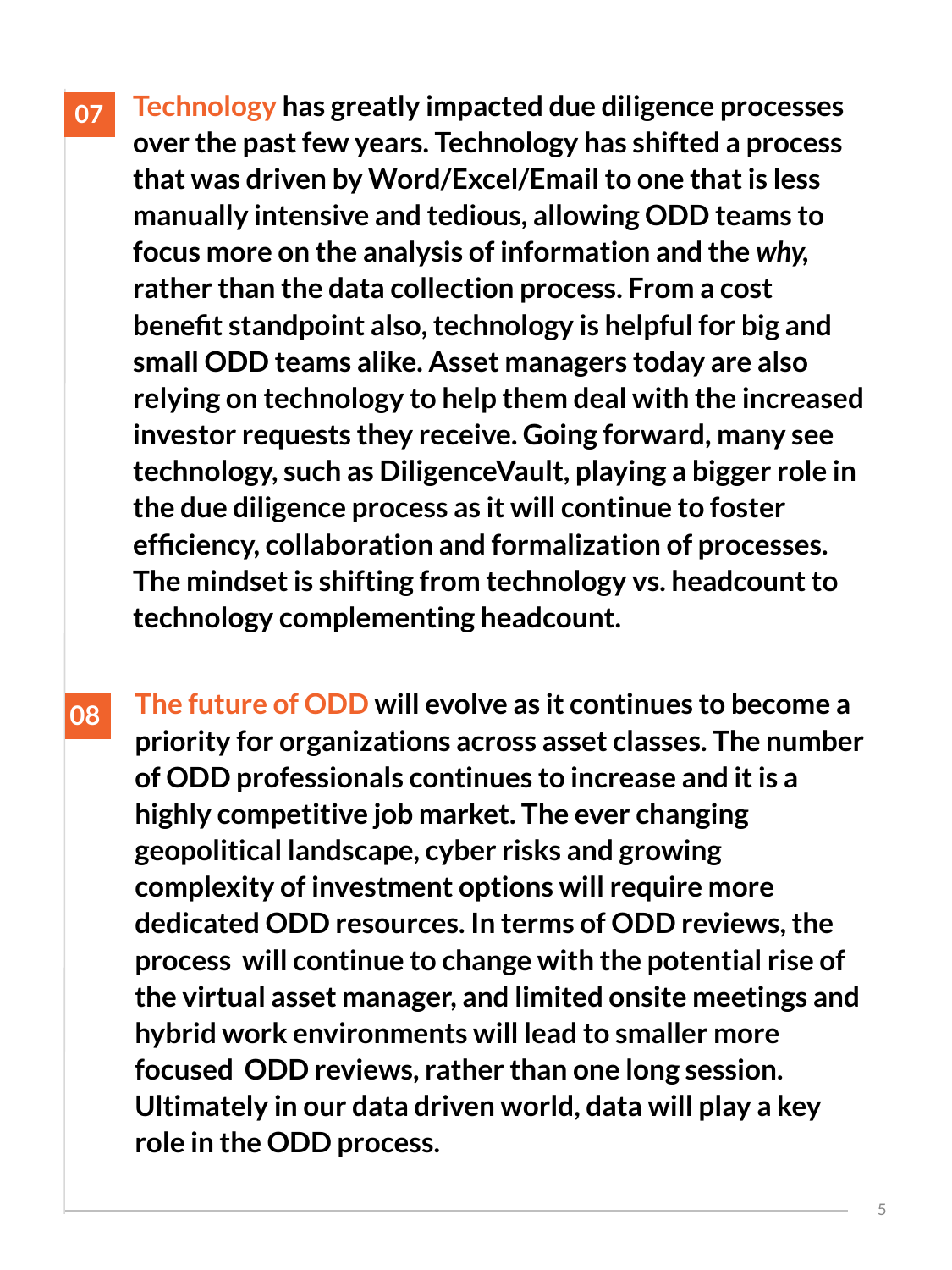### **Poll responses from webinar audience:**

#### **1.) When will your firm start performing/allowing due diligence meetings to take place on site?**

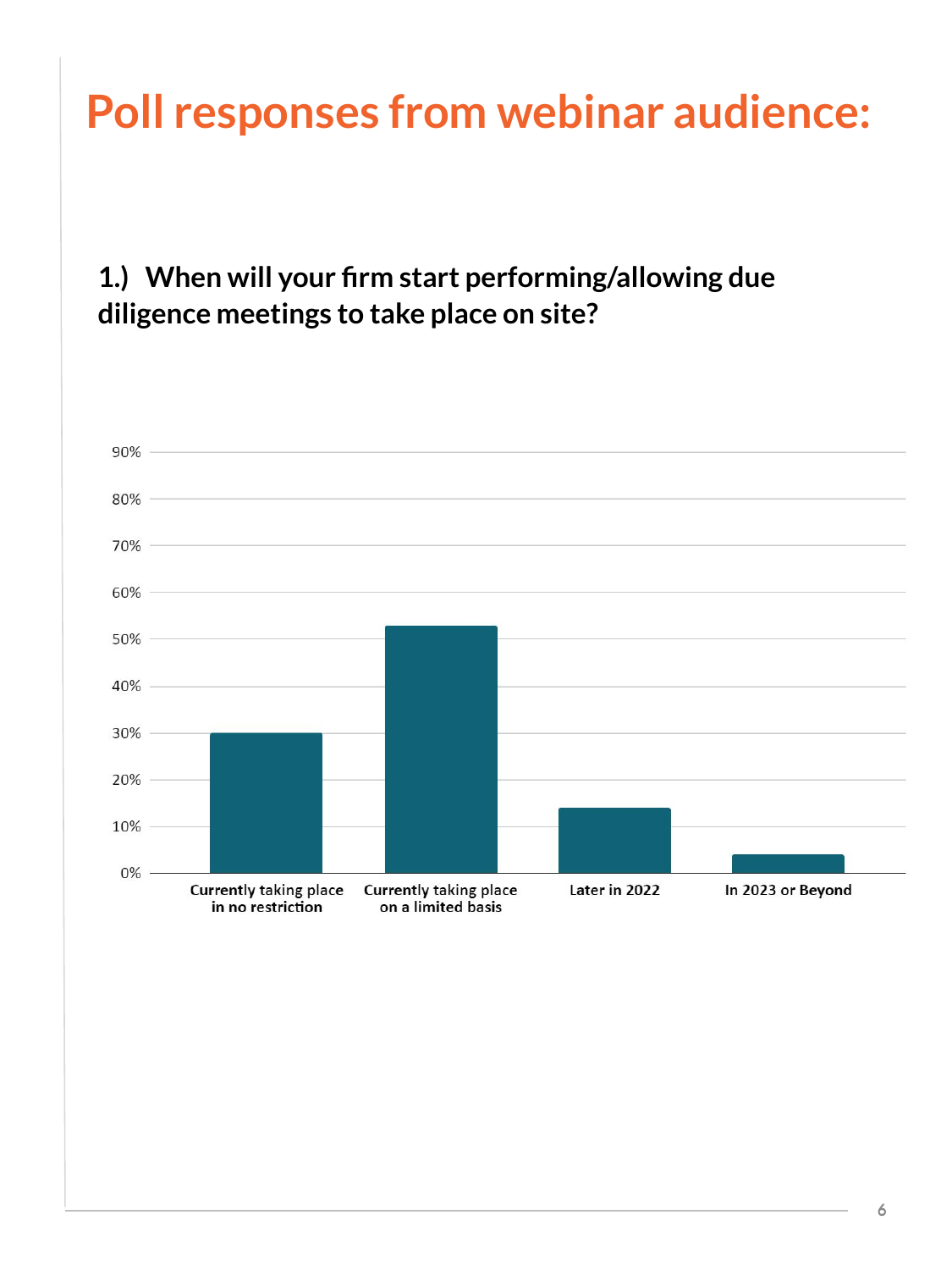#### **2.) How long, on average, does it take you to complete a full ODD review on a new manager?**



**3.) Do you use any industry-standard due diligence questionnaires, such as ILPA, AIMA, or UNPRI, as part of your due diligence process?**